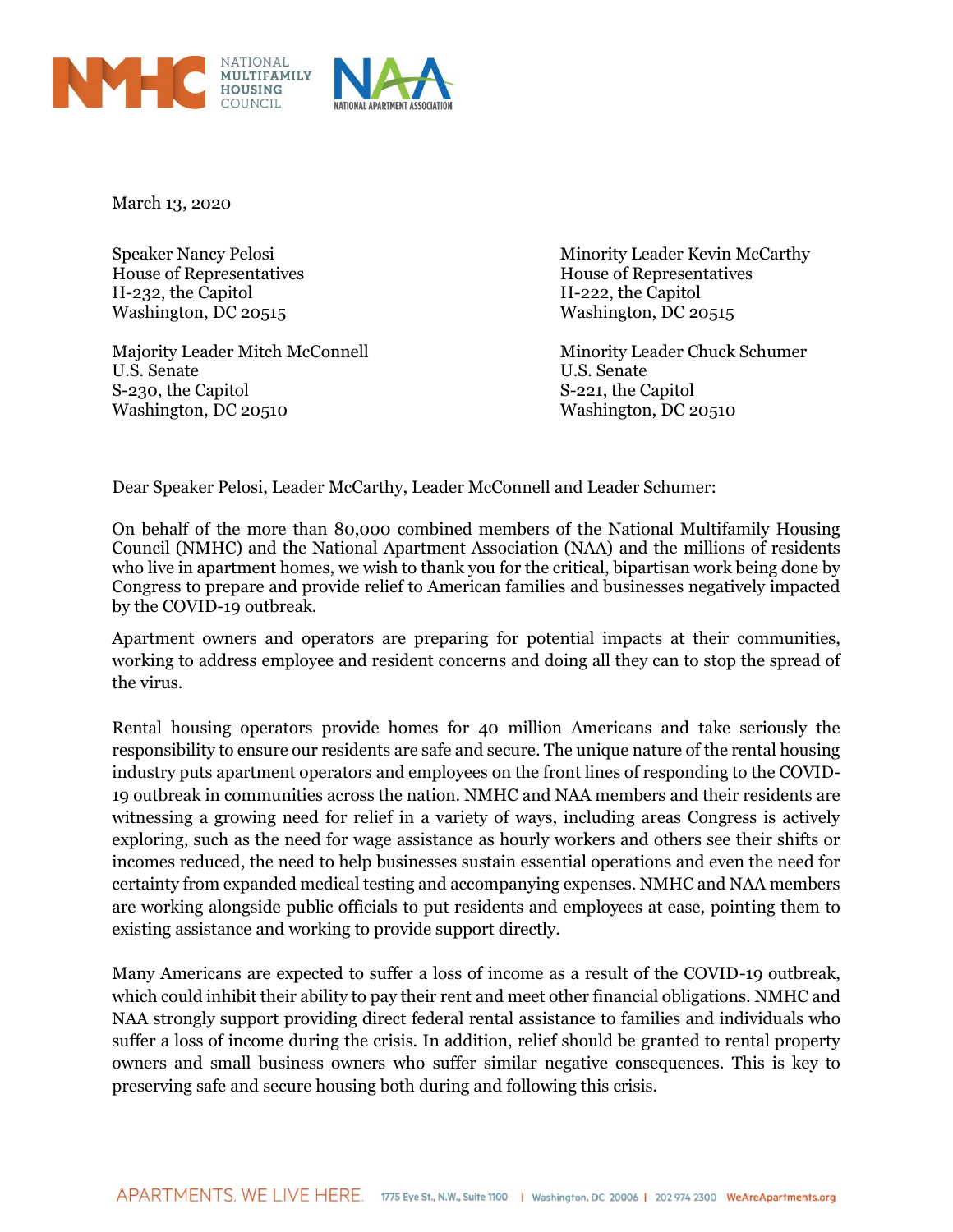

We believe that the following housing and tax assistance proposals will provide critical lifelines for renters and rental housing operators and we urge that the following provisions be included in in any relief package moving forward.

## **HOUSING ASSISTANCE MEASURES**

## **Emergency Rental Assistance/Emergency Assistance Fund:**

As American families face tremendous financial pressure as a result of reduction of income due to COVID-19, Congress should establish an emergency assistance fund to prevent the unnecessary loss of housing for those Americans facing hardships. Allocating short-term federal financial assistance to renter households enables individuals and families to overcome temporary financial challenges that would otherwise result in delinquencies and ultimate loss of their housing. Efforts to divert funds to legal assistance should be resisted as they fail to address the underlying financial conditions that contributed to the resident's housing emergency. Moreover, this can drag out or delay the process for legal and for-cause evictions, including matters that threaten the safety and security of other residents cases of lease violations that go beyond non-payment of such as property damage, criminal activity or willful property damage. endangering other residents.

### **Mortgage and Financial Forbearance:**

Most rental properties are owned by individuals and small businesses that have financial obligations, including mortgages, utilities, payroll, insurance and taxes. Many Americans are likely to suffer a loss of income as a result of the COVID-19 outbreak, which will in turn harm their ability to fulfill their rent or mortgage obligations. The ability of rental property owners to satisfy their own financial obligations will also be impacted. Therefore, NMHC and NAA believe relief should also be provided to them during this time of crisis. NMHC and NAA urge any measure that allows for mortgage or other financial obligation (tax, insurance, etc.) forbearance, be extended to rental property owners where a loss of rental income could throw the underlying mortgage into default, lead to tax liens being placed or other negative legal actions and ultimately put the property and its residents at risk.

#### **Eviction Prevention Measures:**

Congress should recognize that evictions are governed by myriad differing and complicated state and local laws and regulations. A one-size-fits-all federal approach is inherently problematic, so the appropriate federal role in evictions should focus on leveraging federal dollars to help keep people in homes while ensuring housing providers can properly manage their properties. Any assistance should be well-tailored and not apply blanket provisions that would interrupt proceedings filed prior to or not a material result of the outbreak. Further, the assistance should not be meant to keep residents in housing they will be unable to afford or shall not be used to lengthen the process of pursuing a legitimate eviction, limit the access to the traditional justice system or curtail the right of housing operators to evict for other lease violations such as property damage, criminal activity or endangering other residents of the community.

### **Student Housing Relief:**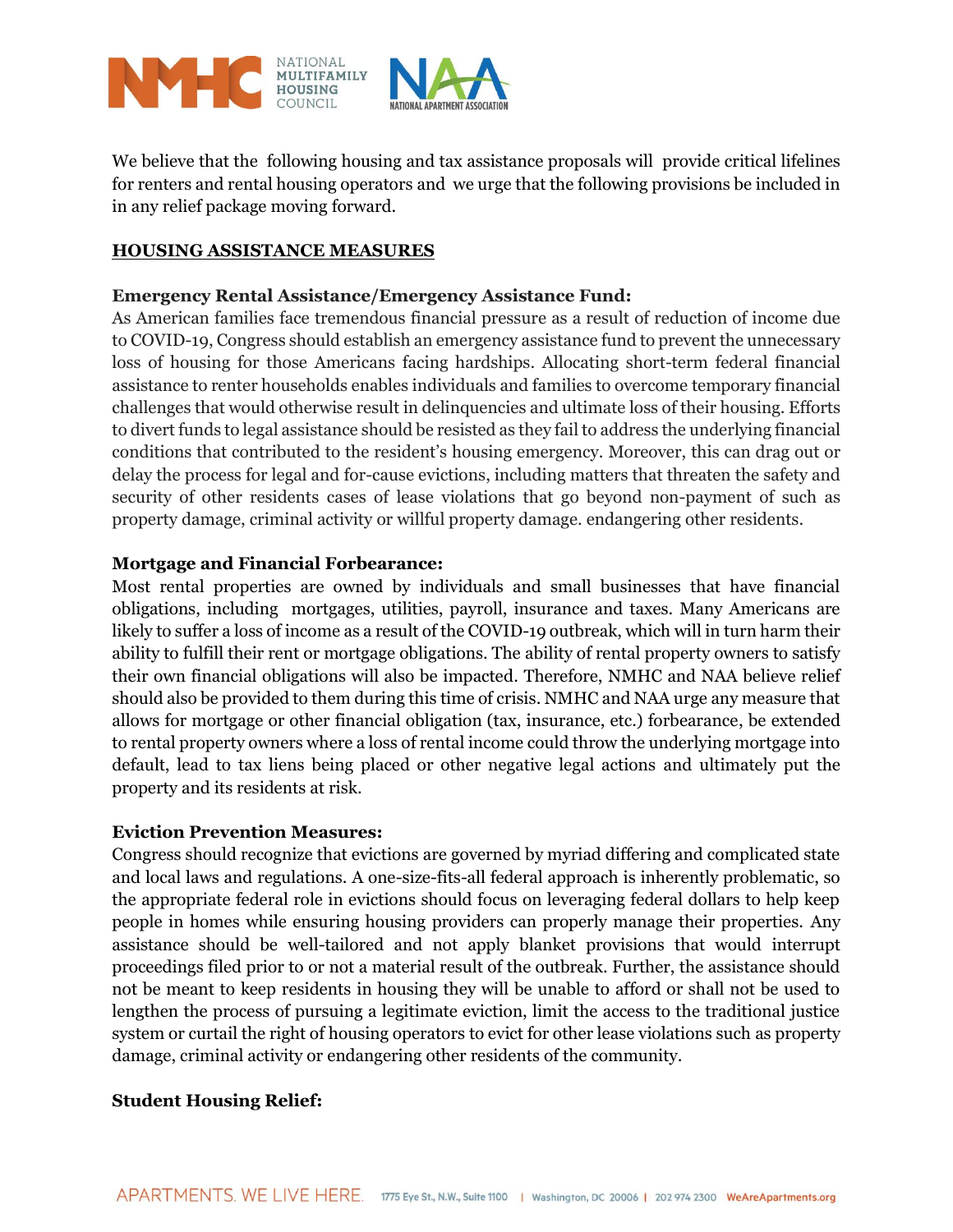

Colleges and universities across the nation are increasingly shuttering their doors, ordering students not to return to campus from Spring Break and moving their educational coursework online in response to the outbreak. Private student housing operators work side-by-side with college and universities to house their student populations and are an integral part of campus life. Student housing leases operate under a different model than other multifamily housing leases, which pose significant financial challenges if prolonged absences at college campuses are ordered. In addition, possible construction delays at ongoing projects could threaten the opening or viability of entire student housing communities. These challenges will, much like other critical industries, require financial relief.

# **TAX ASSISTANCE MEASURES:**

### **Payroll Tax Cut:**

Congress could provide taxpayers with extra funds to absorb increased cuts resulting from COVID-19 by reducing payroll taxes. Specifically, Congress could reduce the employee side of the payroll tax by two percentage points, to 4.2 percent for employees (10.4 percent for the selfemployed), in 2020. Under current law, a 12.4 percent Social Security payroll tax is assessed on employee earnings up to \$137,700. The tax is equally divided between employees and employers.

#### **Unemployment Compensation Exclusion:**

Congress could help stretch unemployment income for individuals who experience job loss as a result of COVID-19. Under current law, unemployment compensation is taxable income. Congress could exclude such income from tax for 2020.

#### **Estimated Tax Payments:**

Congress could help ease cash-flow challenges that taxpayers who own real estate partnerships or corporations may face by reducing 2020 quarterly estimated tax payments. Under current law, sole proprietors, partners and S corporation shareholders must make quarterly estimated tax payments if they expect to owe \$1,000 or more in tax when a return is filed. Corporations must make estimated payments if they expect to owe more than \$500 when a return is filed. If taxpayers do not make sufficient estimate payments, a penalty is assessed. The penalty is waived if taxpayers paid 90 percent of tax for the current year or 100 percent of last year's liability (110 percent for taxpayers with adjusted gross income of over \$150,000). The proposal would waive penalties for taxpayers owing more than \$1,000 (sole proprietors, partners, and S corporations) or \$500 (corporations) if they paid at least 90 percent of last year's liability in tax.

#### **Net Operating Loss Carryback:**

Congress could help ease cash-flow challenges for businesses by allowing net operating losses (NOLs) generated in 2020 to be carried back for three years. Under current law, taxpayers are not able to carryback current-year losses against prior-year income and, thereby, obtain a tax refund. Instead, losses may be carried forward indefinitely with the limitation that only 80 percent of a loss may be offset against a particular year's income. This proposal would enable taxpayers to carryback 2020 losses to 2017, 2018, and/or 2019 and eliminate the 80 percent loss limitation.